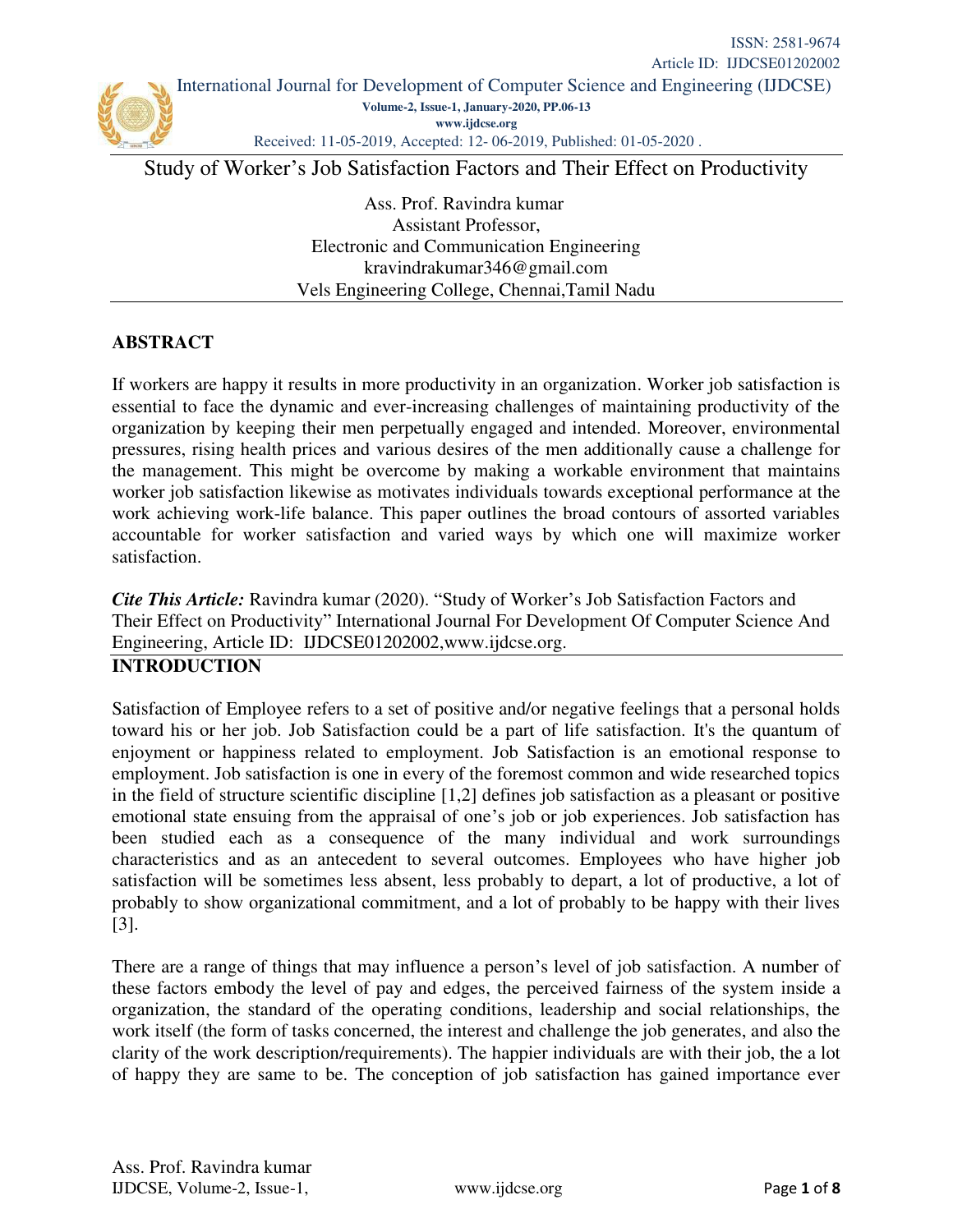since the human relations approach has become common. Job satisfaction involves complex quantity of variables, conditions, feelings and behavioral tendencies.

# **REVIEW OF LITERATURE**

The study of job satisfaction could be a topic of wide interest to each people in organizations and folks who study them. Job satisfaction has been closely connected with several structure phenomena like motivation, performance, leadership, attitude, conflict, moral etc. Researchers have tried to spot the varied elements of job satisfaction, live the relative importance of every part of job satisfaction and examine what effects these elements have on employees' productivity.

[1] Refers to job satisfaction in terms of however folks feel concerning their jobs and completely different aspects of their jobs. [4] support this read by process job satisfaction because the extent to that worker likes their work. [20] Defines job satisfaction as associate affection or emotional response towards numerous aspects of an employee's work. [5] Defines job satisfaction because the feeling that an employee has concerning his job or a general attitude towards work or employment and it's influenced by the perception of one's job. [6] Refers to job satisfaction because the total amount of job aspect satisfaction across all aspects of employment. [7] Urged human would like from a five-level hierarchy starting from physiological desires, safety, belongingness and love, esteem to self actualization. Based on Maslow's theory, job satisfaction has been approached by some researchers from the attitude of would like fulfillment. Job satisfaction and discontent not solely depends on the character of the work, it additionally depends on the expectations what the work offer to associate worker [8]. Lower convenience prices, higher structure and social and intrinsic reward can increase job satisfaction [9].

Job satisfaction is complicated phenomenon with multi aspects and influenced by the factors like remuneration, operating setting, autonomy, communication, and structure commitment [10]. Completely different folks interpret compensation differently. Compensation, reward, recognition, and wages are terms utilized in completely different things [11]. The compensation is outlined by yank Association as "cash and non-cash remuneration provided by the leader for services rendered". Remuneration was found to be the divisor for the motivation and job satisfaction of salaried employees of the car business within the results of the survey done by [12].

The survey tried to assess the assorted job characteristics and therefore the means the staff hierarchal them as motivators and satisfiers. The results showed that compensation was hierarchal because the ideal job component for job satisfaction and increase in remuneration for performance was hierarchal because the ideal job component for motivation. Compensation is incredibly valuable tool for retention and turnover. It's additionally an incentive for associate worker in commitment with the organization that in result enhances attraction and retention [11, 13]. It additionally works as communicator once it's given to worker against his services that shows what quantity associate worker is efficacious for its organization [11]; the mentoring is employed for development-orientation [14]. Once a supervisor provides mentoring, the connection affects the protégés ability development and intentions to stay with the leader [21]. On the opposite hand non-supervisory mentor might increase mentee's confidence by providing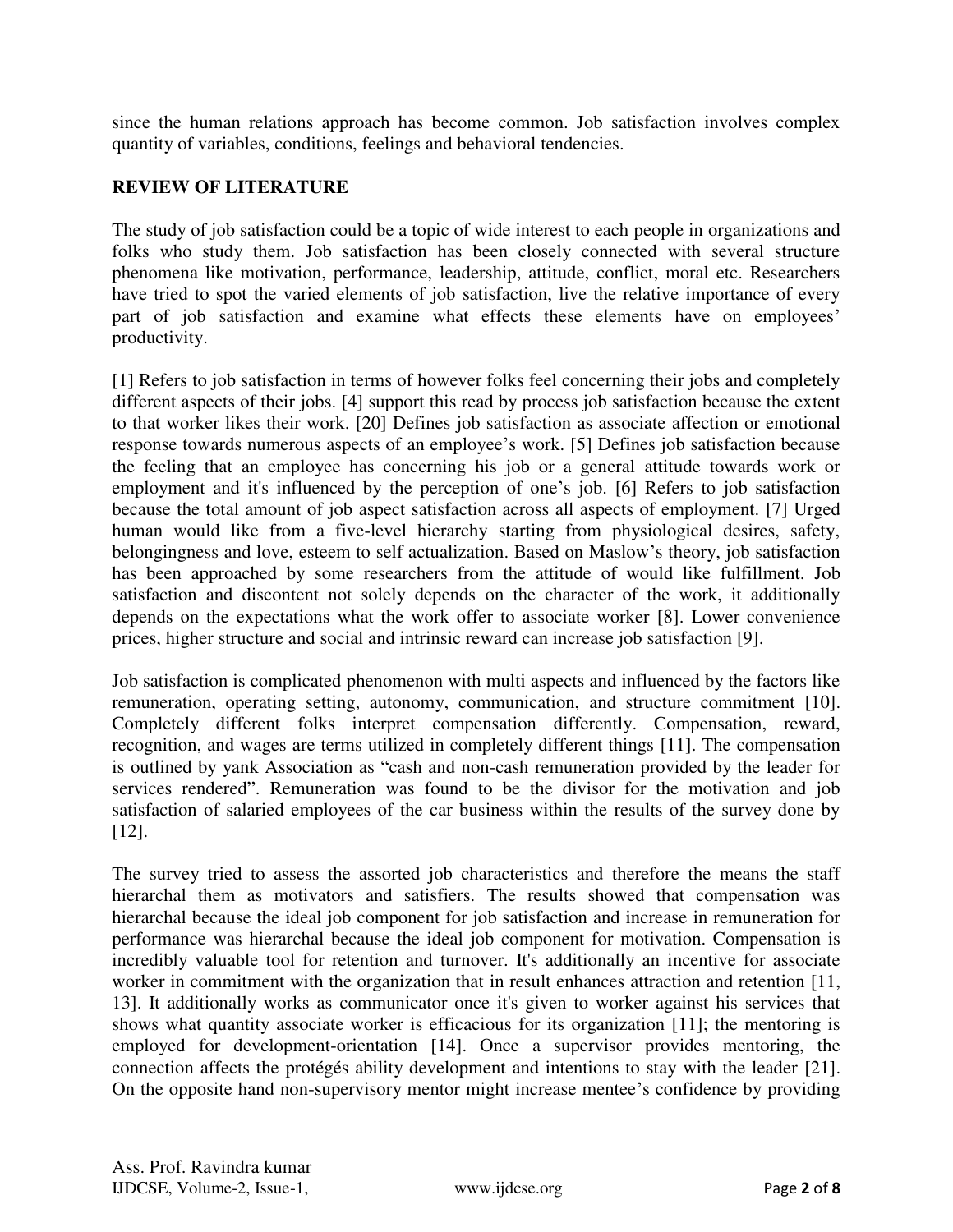access to outside organization [14],The immediate supervisor support is very important in structure amendment. Though the support of supervisor isn't terribly crucial in satisfaction however it has positive impact on satisfaction [15], In keeping with [16], "perhaps the best means within which supervisors will portray him as a job model is to in person demonstrate correct techniques so worker may perceive however job ought to be done."

[21]. has examined the roles vie by leadership within the method of information acquisition and a survey was disbursed on 227 persons who were engaged in data acquisition activities to look at the connection between leadership styles and data acquisition attributes. The results showed that the leadership designs that involve human interaction and encourage participative decisionmaking are connected completely to the abilities and essential data acquisition.

According to the study conducted by [18] it had been discovered that management and; friendly employee's relationships contribute to the amount of job satisfaction. However, this result contradicts with read of [19] in which he supported the read that oversight is tangential to the amount of job satisfaction. Promoted factors like temperature, lighting, ventilation, hygiene, noise, operating hours, and resources as half of operating conditions. The employee would rather want operating conditions which will lead to bigger physical comfort and convenience. The absence of such operating conditions, amongst different things, will impact poorly on the worker's mental and physical well-being [21]. Employees may feel that poor operating conditions can solely provoke negative performance, since their work is mentally and physically demanding.

# **Study Objectives**

The objective of the study is as follows:

- To spot the factors that may influence the task satisfaction of workers.
- To spot the impact of employees' job satisfaction on their performance.
- To spot the factors that will improve the satisfaction level of workers.

# **Importance of worker satisfaction**

- a) Importance of worker Satisfaction in Organization's point of view:
	- o Enhance worker retention, Increase productivity, and Increase client satisfaction, cut back turnover, recruiting, and coaching prices.
	- o Reduced wastages and breakages, reduced accidents, and reduced absence.
	- o Increased client satisfaction, more loyal, and a lot of energetic workers.
	- o Improved cooperation, higher quality product and/or services as a result of a lot of competent, energized workers, also improves a company image.
- b) Importance of worker Satisfaction for the worker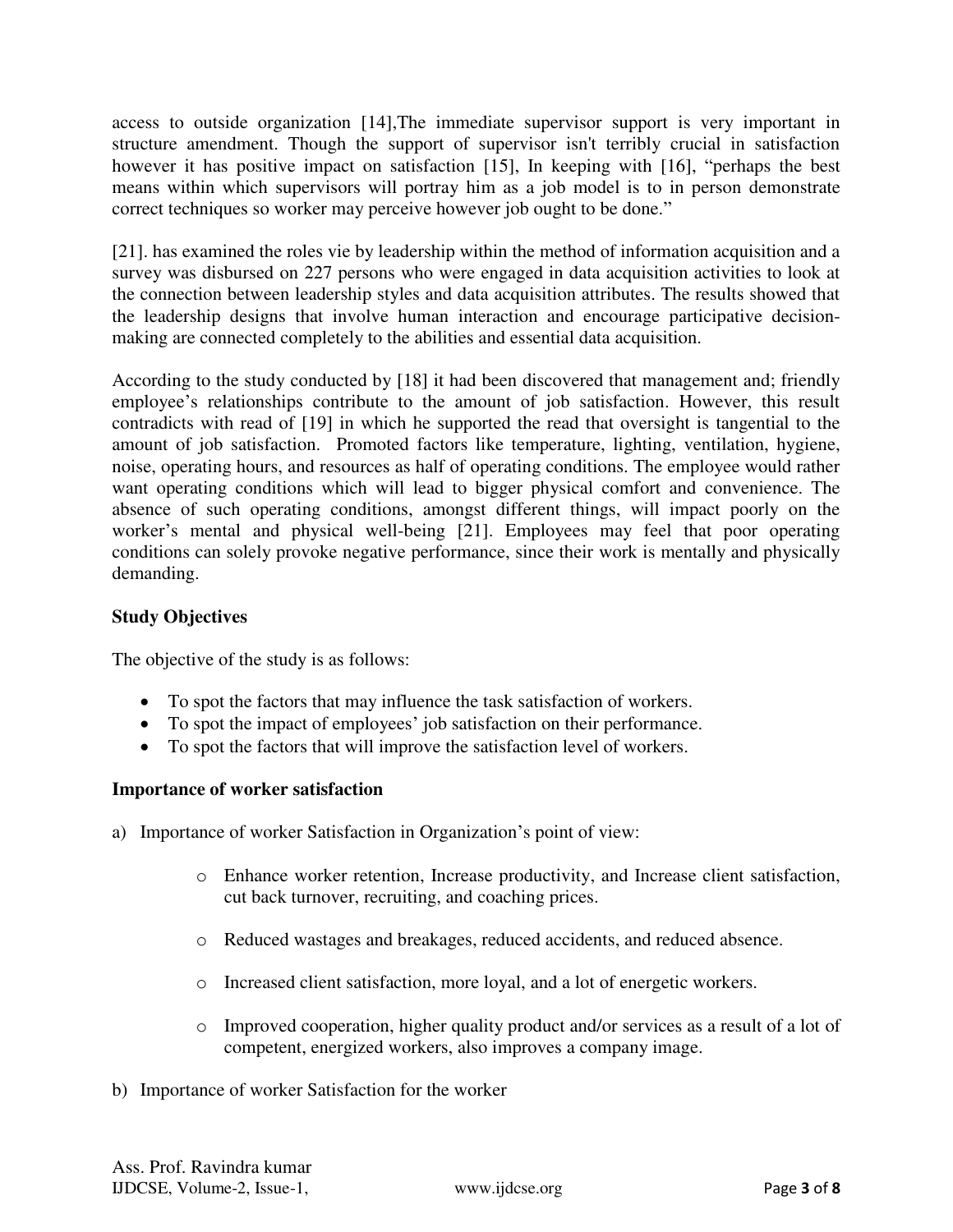- o Workers trust that the organization can be satisfying within the long-standing time and they're going to care concerning the standard of their work.
- o They're going to produce and deliver superior price to the client and they're a lot of committed to the organization.
- o Their work is a lot of productive.

# **Factors Influencing Worker Job Satisfaction**

1. Compensation and Beneficial policies: this can be the foremost vital variable for worker satisfaction. Compensation is delineated because the quantity of reward that an employee expects from the task. Workers ought to be glad with competitive earnings packages and that they ought to be glad with it whereas comparison their pay packets with those of the outsiders who will be operating within the same trade. A sense of satisfaction is felt by attaining honest and just rewards. Following factors could also be delineating underneath this category:

- Salaries/Wages and Bonus.
- Incentives like medical allowance, instructional allowance, HRA etc.

2. Security for job: Job security is an employee's assurance or confidence that they're going to keep their current job. Employees with a high level of job security have a very less chance of losing their job within the close to future. Certain professions or employment opportunities inherently have higher job security than others; job security is additionally affected by a worker's performance, success of the business and therefore the current economic surroundings. Following points return below this category:

- Facility of transfer
- Accessible / affordable target and Leaves

3. Operating conditions: staffs are extremely intended with smart operating conditions as they supply a sense of safety, comfort and motivation. On the contrary, poor operating condition brings out a worry of dangerous health in employees. The softer the operating surroundings is additional productive are going to be the workers. Following these points return below this category:

- Feeling safe and luxury in operating surroundings.
- Tools, instrumentality and operating strategies.
- Parking facility and security systems.
- Well ventilated with smart lightweight fans and air- acquisition.
- Neat and clean workplace place, area and washrooms.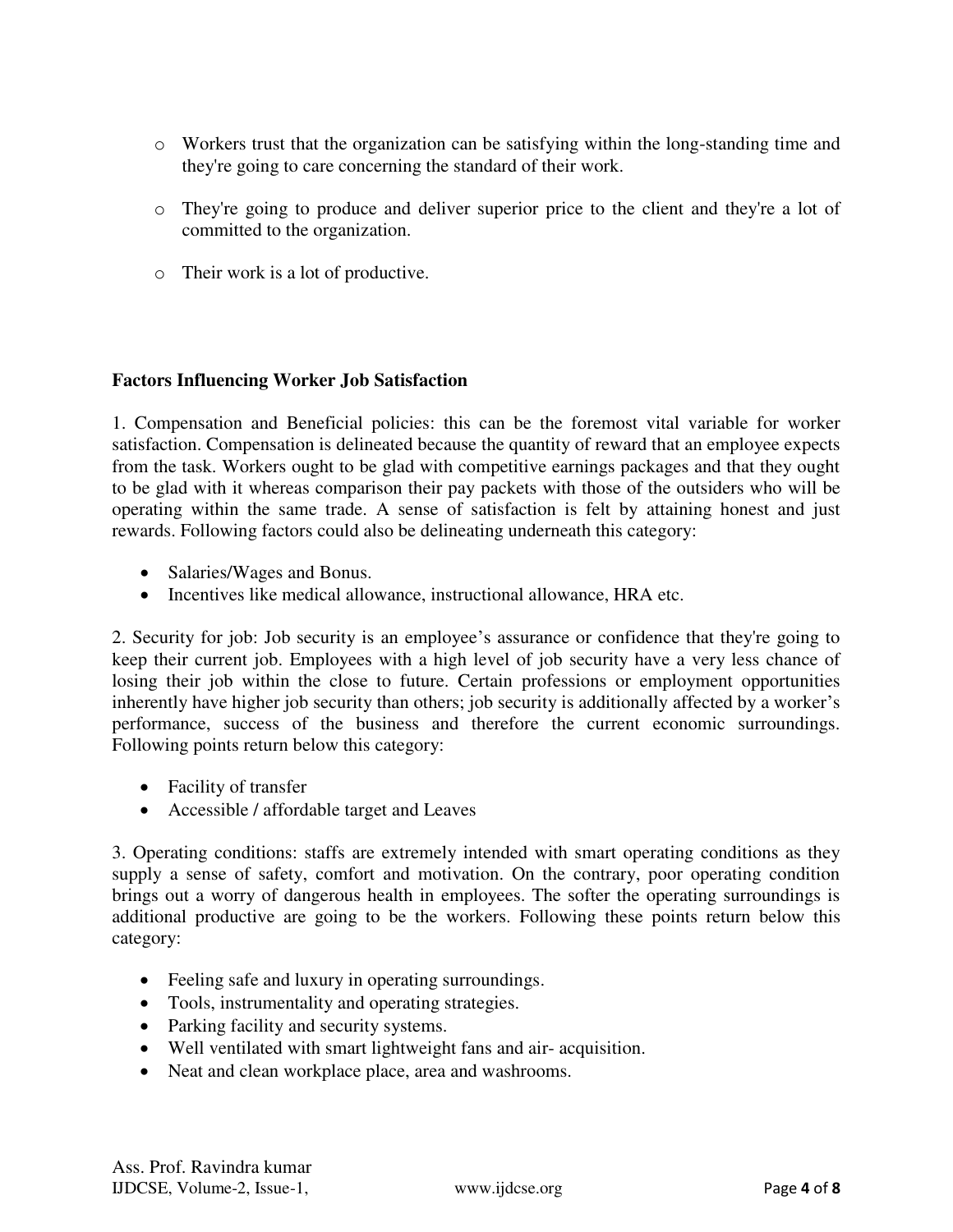4. Relationship with Superior authority: an honest operating relationship along with your supervisor is crucial since, at every stage, you would like his or her skilled input, constructive criticism, and general understanding. Following these points return below this category:

- Relationship with immediate supervisor.
- Communication between staff and senior management.
- Good treatment to worker.

5. Promotion and Career Progress: Promotion may be reciprocated as a big action within the life. It guarantees and delivers additional pay, responsibility, authority, independence and standing. The chance for promotion determines the degree of satisfaction to the worker. Features in this category are:

- Chance for promotion and providing educational program.
- Civil rights to grow despite being male or feminine.
- Chance to be used of skills and talents.

6. Leadership Styles: The satisfaction level within the job may be determined by the leadership vogue. Employee satisfaction is greatly increased by democratic kind of leadership. Democratic leaders promote friendly relationship, respect and heat relationship among the workers. On the contrary, staff operating below authoritarian and dictatorial leader's categorical low level of worker satisfaction. Following points return below this category:

- Like democratic kind of leadership
- Friendly relationship, respect and close relationship.

7. Work group: it's a natural want for people in general to act with others. Therefore, existence of cluster in organization could be a common noticeable truth. This characteristic leads to the formation of labor cluster at the work place. Isolated staff dislikes their job. The work teams build use of a motivating influence on the satisfaction of staff. Following points return below this category:

- Relationship with the cluster members and cluster cohesiveness.
- Social psychology
- Would like for affiliation.

8. Personal Variables: the private determinants conjointly facilitate lots in maintaining the motivation and private factors of the workers to figure effectively and with efficiency. Worker satisfaction will be associated with psychological factors. Therefore, numbers of private variables confirm the worker satisfaction of the workers. There are 5 variables below this class – temperament, Expectation, Age, Education, and Gender variations.

9. Different Factors: There are few another necessary variables that have an effect on the amount of worker satisfaction in organization. Following points come back below this category:

• Cluster or group member outgoing.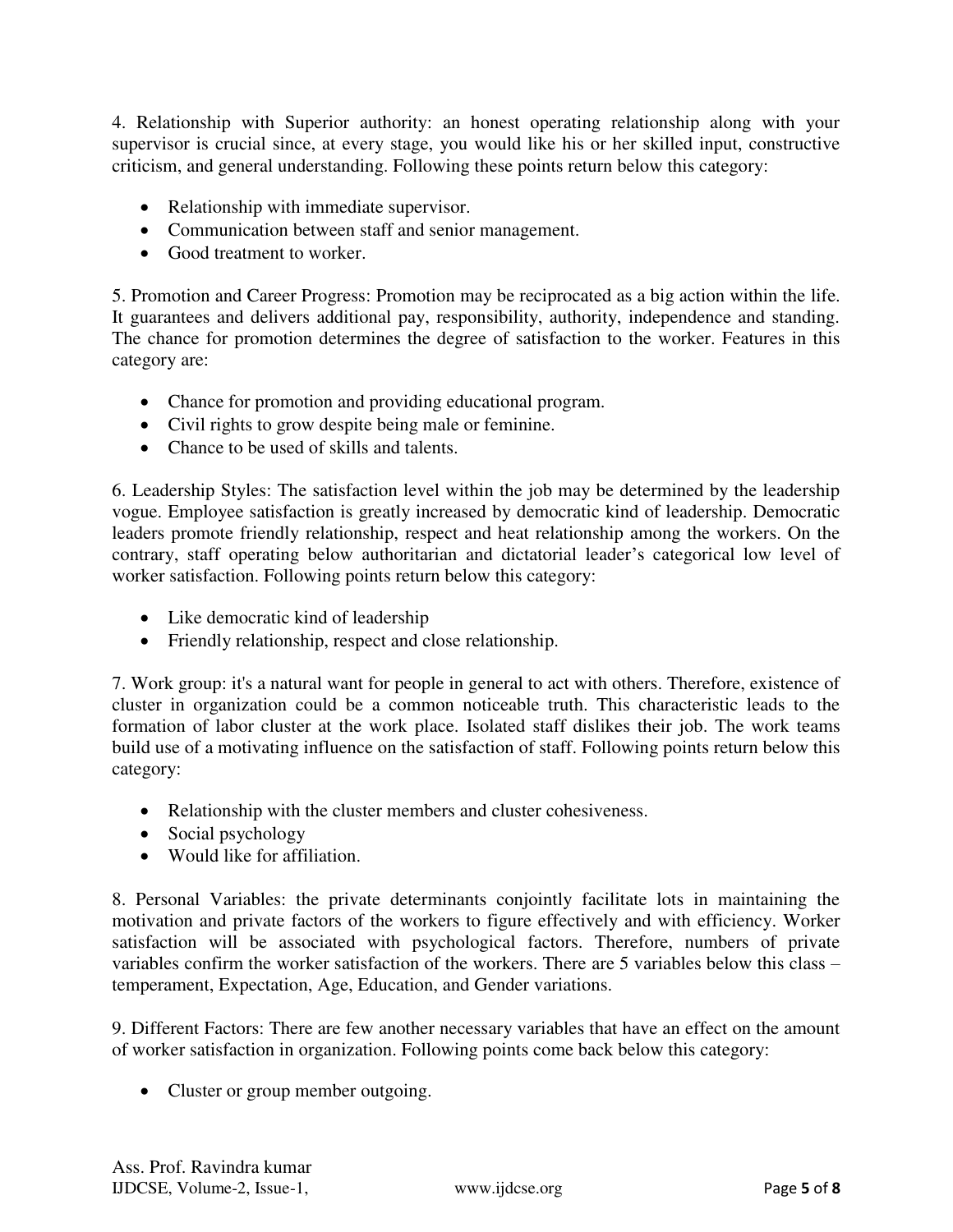- Encouragement and feedback.
- Use of web and different technology for doing job.

#### **Impact of Job Satisfaction on Worker Performance**

- Productivity: happy staffs always have additional productive and additional productive workers are extremely happy. Employee productivity is higher in organizations with additional happy staff.
- Absenteeism: happy staffs have fewer avertable absences, whereas it actually makes sense that discontented staffs are additionally possible to miss work.
- Turnover: happy staffs are less possible to quit. Organizations take actions to retain high performers and to remove lower performers.
- Work Deviance: happy staffs are less possible to form a deviant behavior at the workplace, whereas discontented staff creates associate anti-social reasonably behavior at the work as well as unionization makes an attempt, abuse, stealing at work, undue coming together and timing.
- Organization Citizenship Behavior (OCBs): happy staffs that will feel fairly treated by and are trusting of the organization are additional willing to interact in behaviors that transcend the traditional expectations of their job.
- Client Satisfaction: happy staffs offer higher client service. Happy staffs increase client satisfaction as a result they're additional friendly, upbeat, and responsive; they're less possible to turnover, that helps build long-run client relationships; and that they are experienced. Discontented customers increase worker job discontentment.

#### **Suggestions to Improve Worker Satisfaction**

Employee attitudes generally mirror the ethical of the corporate. In areas of client service and sales, happy staffs are extraordinarily necessary as a result of they represent the corporate to the general public.

- a. Clear, laconic and Consistent Communication: In several organizations, worker doesn't grasp what's mission, vision, objects. Building a company culture that needs staff to be associate integral a part of the organization will be associate effective method of obtaining the foremost from the skills or competencies dropped at the organization by every worker. We should keep staff enlightened on the company's position, progress created, issues/challenges, and the way they directly contribute to the success of the business.
- b. Going to grasp your staff and build a Team: It will be done by hiring the proper worker for right job and clearly outlined and communicated worker expectations. Each organization ought to pay time to instill trust and answerableness, egg laying out clear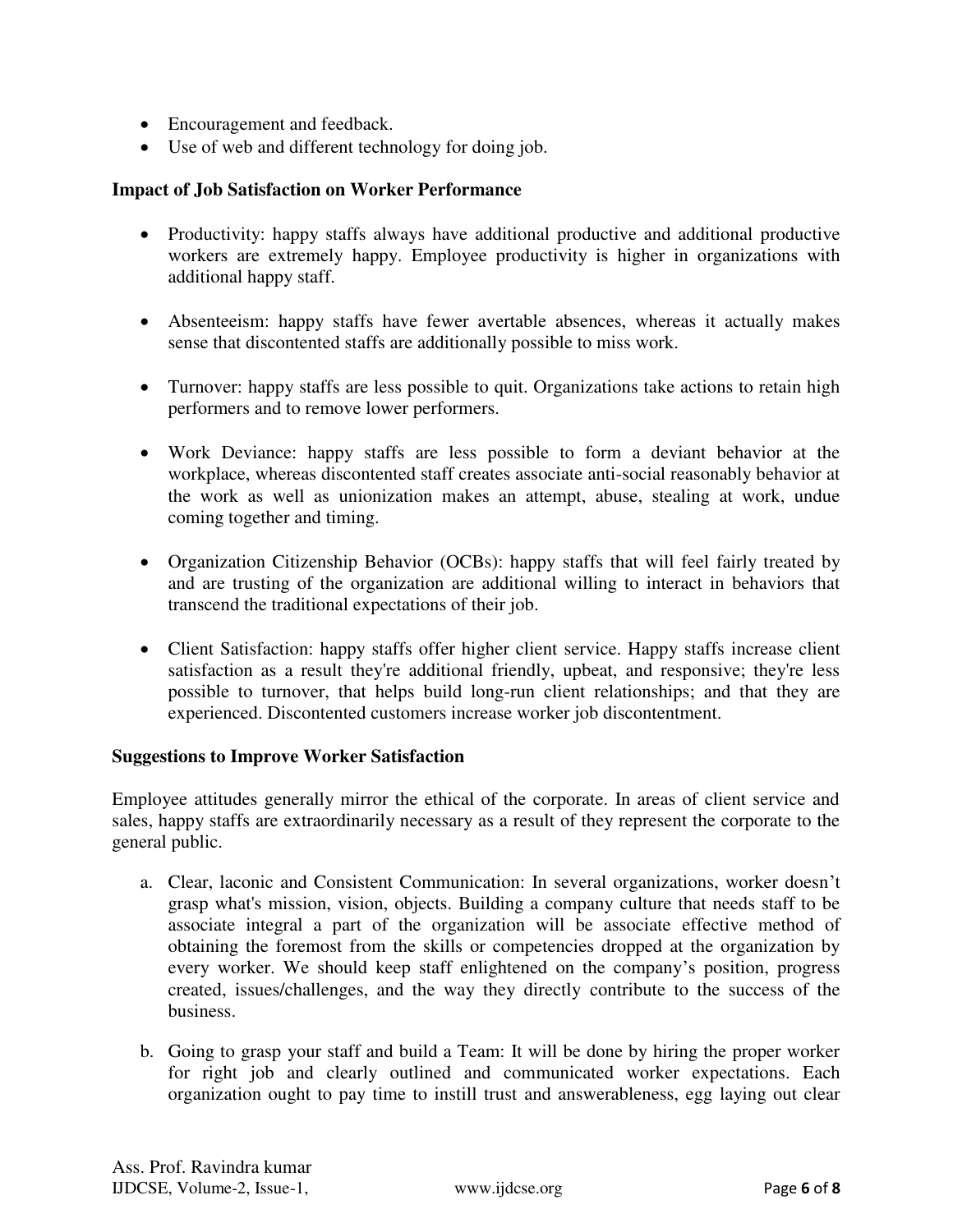expectation and securing their commitment to the business and build a culture around working along to fulfill challenges, produce new advantage, and propel the business to bigger success.

- c. Coaching and alternative Improvement Programs: offer necessary education, coaching and training that will increase employee's skills and shows the worker that you simply have an interest in their success and readiness for brand spanking new responsibility.
- d. Empower staff Across the Company: intensify acceptable levels of recent responsibility across the corporate. Push acceptable higher cognitive process and permit individuals closes to the problem to create the decision. Certify your worker is aware of that you trust them to try and do their job to the most effective of their ability.
- e. Work Itself: we are able to increase worker satisfaction by creating job rotation, job enlargement like data enlargement and task enlargement still as job enrichment. Target ought to be accessible for worker.
- f. Honest Compensation and Benefits: Policies of compensation and advantages are most significant a part of organization. But you must build your policies at "suitability" not "the best".
- g. Chance for Promotion and Career Development: Develop programs to push all titles within the organization and build programs for career development of every title. Organization ought to offer chance to each worker for using their talents, skills and ability.
- h. Monitor Performance and Reward for Contribution: individuals naturally keep score. Use this as advantage by monitoring positive contribution and behavior, pleasing as acceptable. Encourage others to succeed in new performance levels by knowing however they live up to expectation. We must always build the correct analysis and honest and encourage employees perform work.
- i. Offer Regular, Honest Feedback: Don't watch for a crisis state of affairs to provide feedback. Instead, offer regular constructive input into the employee's performance across a good type of problems, build loyalty, challenge to new levels of performance and keep it real.
- j. Offer Best instrumentation and Safe operating Condition: Invest in staff by ensuring their tools and equipments don't keep them from being productive. Offer them the perfect tools to deliver the perfect performance to the company, customers and also the marketplace. Corporations ought to build activity health and safety program.

# **CONCLUSION**

From the considerations obtained above, we are able to say that worker attitudes generally mirror the ethical of the corporate. In areas of client service and sales, happy staffs are very necessary as a result of they represent the corporate to the public. Each organization ought to develop methods that strengthen the work setting and increase the employee's morale and worker's satisfaction to